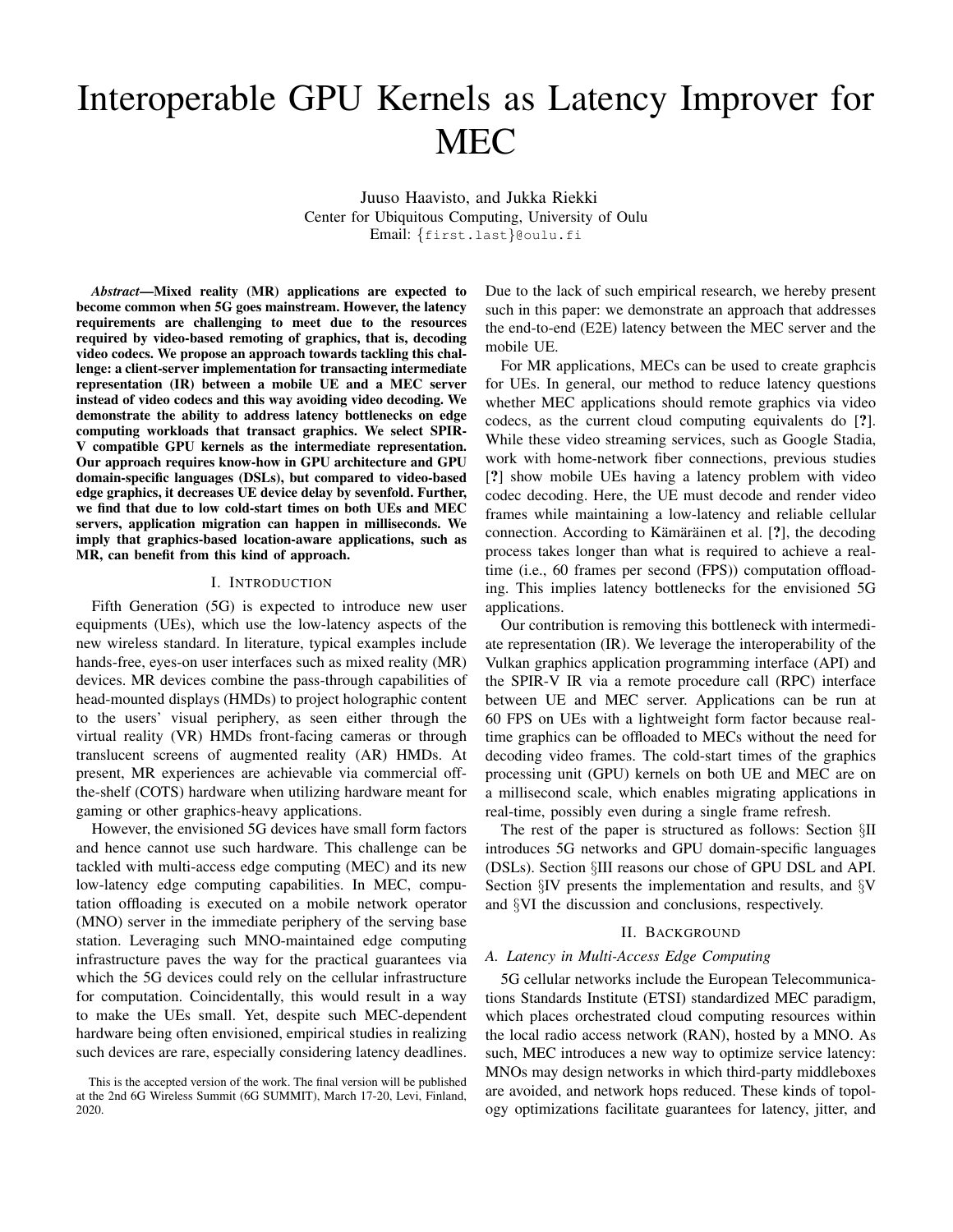throughput, as network requests need not traverse beyond the local area network of the RAN. Further, knowledge about the physical network design can be leveraged for purpose-built communication stacks and other optimizations. For example, user datagram protocol (UDP)-based protocols like quick UDP internet connections (QUIC) perform better in such networks, as less port punch-holing is required for the lack of legacy network equipment suppressing packet flow and delivery.

In the MEC paradigm, latency can be decomposed into the following general categories: (1) *access delay*, which is physics bound, (2) *device delay*, which concerns the UE, and (3) *server delay*, which is the RAN infrastructure. Together, these factors form the E2E latency. Below, we further define the particularities of each category.

*1) Access delay:* In RANs, packet delivery is specified to happen within  $0.5$  ms for downlink and  $0.5$  ms for uplink. Here, the latency is the time it takes to deliver an application layer packet from the radio protocol layer 2/3 SDU ingress point to the radio protocol layer 2/3 SDU egress point via the radio interface in both uplink and downlink directions. According to specifications [?], this assumes error-free conditions, and utilizing all assignable radio resources for the corresponding link direction. As the 0.5 ms latency deadline consists of a physics-bound air interface rather than softwarebound limits, it could be considered the baseline latency for any higher-order communication, such as anything happening via the MEC.

*2) Device delay:* For offloading graphical end-user applications, some physical constraints must be considered, such as Vestibulo-Ocular Reflex (VOR) with MR applications. Here, applications regarding the VOR need a screen refresh rate of 120 Hz, which leaves  $1000 \text{ms} \div 120 - 1 \text{ms} = 7.33 \text{ms}$  of overhead to spend on the *device delay*, i.e., for processing on the UE. This time-window must then contain the (1) input, (2) rendering, (3) display, (4) synchronization, and (5) framerate-induced delay [?], [?]. As such, this part of the roundtrip is arguably the most challenging of the three. Coincidentally, the device delay is the main focus of our study.

*3) Server delay:* What is left from *device delay* (i.e. from 7.33 ms) can then be spent on *server delay*, which occurs in the wired RAN backbone. We define this latency as the time it takes for the roundtrip packet delivery from the base station, first to the evolved packet core (EPC), and finally to the MEC server. With MEC, the software in the environment is specified to be virtualized and orchestrated, hence, the virtualization approach is an important piece to achieve low-latency. For transacting low-latency computation or graphics, the MEC infrastructure should also account for low-latency cold-start times. The cold-start times are relevant in case the quality of the cellular connectivity decreases, and the UE would need to start the same program on its hardware. The same applies for migrating software between the MEC servers, and is useful in radio-handovers: when the cellular network decides to move a UE from a serving base station to another, the MEC orchestrator needs to either pre-emptively or proactively move the current session to a MEC server closer to the new

TABLE I COMPARISON OF GPU APIS.

|                | Compiler<br>Target | Shader<br>Language | Initial<br>Release |
|----------------|--------------------|--------------------|--------------------|
| OpenGL         |                    |                    | 1992               |
| OpenCL         |                    |                    | 2009               |
| Vulkan         |                    |                    | 2016               |
| OpenMP         |                    |                    | 1997               |
| <b>CUDA</b>    |                    |                    | 2007               |
| OpenACC        |                    |                    | 2011               |
| <b>AMD GCN</b> |                    |                    | 2011               |
| $C++$ AMP      |                    |                    | 2012               |

base station to optimize latency. In our previous study [?], we observed it takes seconds to proactively move a containerbased session managed by Kubernetes from a MEC server to another. Yet, for high-quality end-user experiences, this migration time would most certainly need to be fast enough to be imperceptible.

## *B. GPU Programming*

GPU shaders are, in general, programs containing instructions that produce output to a framebuffer. The framebuffer is then used to render graphics onto a monitor. GPUs cores can also be used for other parallel workloads than graphics, e.g., for matrix multiplications. This so-called general-purpose computing on GPUs (GPGPU) paradigm has recently become a powerful tool in accelerating various parallel applications, e.g., machine learning and cryptocurrency mining. In general, to utilize the GPU for graphical or general computation, the GPU has to be given some form of IRs. Table I presents GPU APIs which consume IRs, and their supported programming approaches. Here, kernels, which are compilation targets, (1) cannot produce video output, (2) are platform- or API-specific, and (3) presented as part of an existing programming language. E.g., OpenCL C uses compiler extension pragmas to translate subset of C into GPU instructions. Such instructions are then consumable via the OpenCL API and the platforms that support it (see: Table II). Shader languages, on the other hand, can do both graphics production and GPGPU. With shader languages, e.g., GLSL, the IR is platform- and APIindependent, but computations must be expressed in graphics terms like vertices, textures, fragments, and blending. As a result, the heterogeneity of traditional programming languages is lost, and shaders must be coded in their own language. Such a graphic-centric programming method is unwelcoming to programmers.

To reduce learning-curve, DSLs have been introduced to make GPUs more accessible. Some of these DSL's, such as Futhark [?] are complete programming languages, while others, e.g., RLSL [?], rely on existing programming environments and languages. Common to both, the projects aim to simplify GPU programming by hiding away chores like shader language selection, generation, compilation, and the communication between the GPU and the CPU inside the language compiler.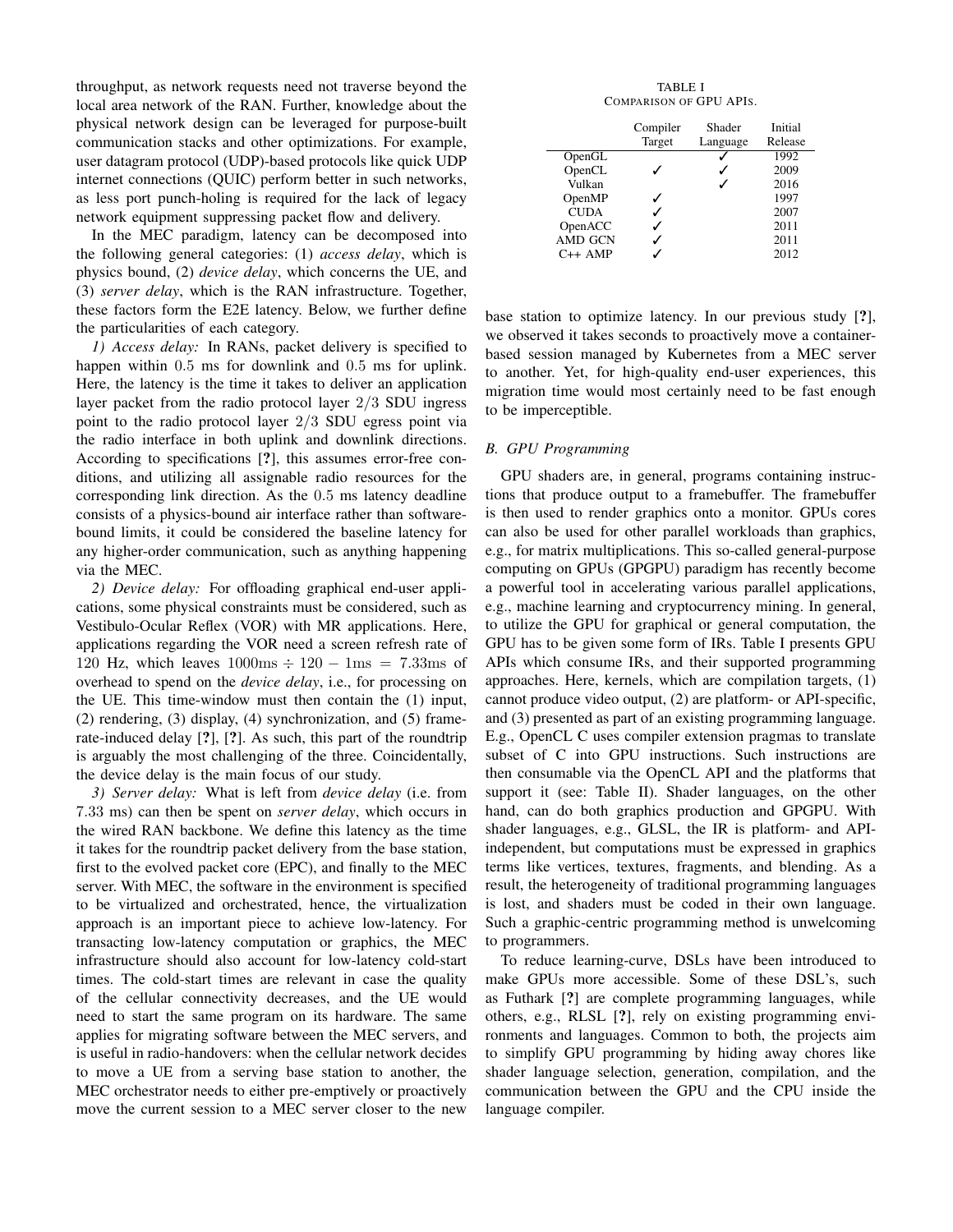TABLE II SHADER LANGUAGE AND PLATFORM SUPPORT FOR GPU APIS.



<sup>c</sup> With MoltenVK

In this work, we use shaders written in GLSL. For refined access to the graphics pipeline, we leverage the Vulkan GPU API. In our tests, the Vulkan API wrapper compiles the GLSL shaders to SPIR-V during runtime. This is required as Vulkan only supports SPIR-V IR natively.

# III. SYSTEM FRAMEWORK

# *A. Prior Art*

Vulkan and SPIR-V are supported by some GPGPU DSLs, such as the aforementioned RLSL [?] and Futhark [?], [?]. RLSL is based on Rust programming language and extends its mid-level intermediate representation (MIR), whereas Futhark is a standalone language. Further, studies such as [?], [?] remark Vulkan as promising cross-platform GPGPU computing. Yet, none of these approaches address the idea of using kernel interoperability to transact graphics or reduce cold-start times in the area of telecommunications and the MEC.

## *B. Study focus*

In this study, we focus on interoperability and, with that, on E2E latency reduction for graphics. We consider reducing the latency of general-purpose computing as well, hence we mean with interoperability that any edge computing workload done on-device on the UE should be possible on the MEC asis, with the same source-code, and vice-versa. Hence, every platform-specific compilation target is out of the question. Per Table I, the APIs are limited to OpenGL, OpenCL, and Vulkan. As Table II demonstrates, Vulkan is the only GPU API with native support for desktop GPUs and mobile platforms such as Android and iOS. Thus with Vulkan, the MEC could use Nvidia's and AMD's GPUs, while having a single IR compatible with the UEs, which might use, e.g., Mali GPUs. In other words, using Vulkan fulfills our focus on platform interoperability. To achieve this, Vulkan only supports SPIR-V natively. However, support of GLSL and OpenCL C can be achieved through separate compilers, which then produce SPIR-V IR. As GLSL can represent both compute and graphical applications, it is a fitting choice to create applications to be compiled into SPIR-V.

*1) Vulkan:* Vulkan also satisfies mobile edge computing needs well due to its ground-up design towards multithreading: parallelizable workloads such as rendering, mapreduction, and machine learning can be done in an efficient manner. Vulkan achieves this by having a static global state, no driver synchronizations, and by separating work generation from work submission. Compared to other GPU APIs, Vulkan is lower-level, making it possible to maximize the performance of both mobile and server hardware. The performance advantages do not come free: the programmer must handle resources, synchronization, memory allocation, and work submission. Also, with Vulkan, error checking, state validation, and shader compilation are separate tools. The tools are left out from application deployments, which reduces system overhead [?].

*2) SPIR-V:* SPIR-V is a simple binary intermediate language for graphical shaders and compute kernels. Its goals include: (1) providing a target-language for new front ends for novel high-level languages, (2) low-level enough to require a reverse-engineering step to reconstruct source code, and (3) improve portability by enabling shared tools to generate or operate on it. All results of intermediate operations are strictly static single assignment form. In this study, SPIR-V is an instrumental part of the research, as it enables a single, both compute and shader supporting IR, to be shared as-is between a UE and MEC server [?].

#### IV. IMPLEMENTATION AND RESULTS

Tests were measured on COTS desktop architecture using Nvidia RTX 2080 on Windows 10 and on ARM-architecture using Nvidia Jetson TX2 and Ubuntu 18.04. In both cases, the Vulkan version used was 1.1.97. We consider the RTX 2080 to demonstrate a MEC server hardware and the Jetson TX2 that of UE's. The software implementation for the tests<sup>1</sup> used Rust and Vulkano [?] library, which implements a Vulkan API wrapper. With Vulkano, we used GLSL shaders, which Vulkano compiles to SPIR-V during runtime.

In the first experiment, we measured framebuffer generation times for a simple graphics application, with the results presented in Table IV. This is the case of transacting IRs between UE and MEC and hence avoiding video decoding. The baseline shows draw times with video decoding on the UE. We measured that over 1000 executions, the 99th percentile latency on the RTX 2080 was of 2.2 ms, and the mean latency was 0.39 ms. On the Jetson, the 99th percentile latency was 1.2 ms, and the mean latency was 0.60 ms. We note that the smaller variance on the Jetson might be explained by the system on chip (SoC) design of the computer and by software differences between ARM-based Linux and desktop Windows 10.

<sup>1</sup>Available on GitHub at https://github.com/toldjuuso/haavisto2019gpu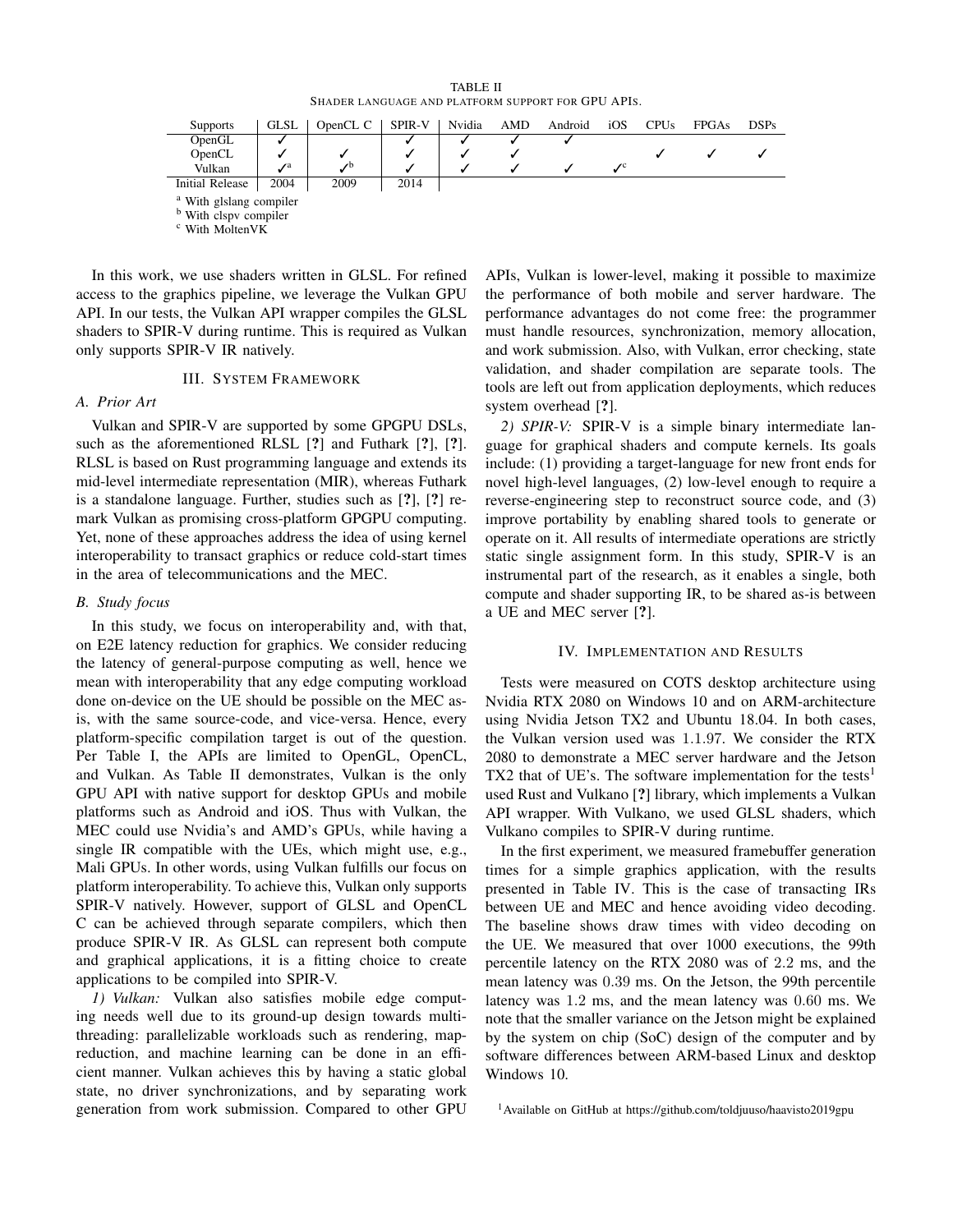TABLE III RESULTS IN-LIGHT OF MEASURING APPLICATION COLD-START TIME.

|                                                                  | $AVG$ $\parallel$ SD | 99th |
|------------------------------------------------------------------|----------------------|------|
| RTX 2080   0.7ms   0.2ms   1.4ms                                 |                      |      |
| Jetson TX2   $1.8 \text{ms}$   $0.5 \text{ms}$   $4.3 \text{ms}$ |                      |      |

TABLE IV RESULTS IN-LIGHT OF EDGE-GRAPHICS USE-CASE, MEASURING SINGLE FRAME DRAW TIMES.

|                                                  | AVG               | SD                | 99th              |  |  |
|--------------------------------------------------|-------------------|-------------------|-------------------|--|--|
| <b>Baseline</b> <sup>a</sup>                     | 8.3 <sub>ms</sub> | 1.1 <sub>ms</sub> |                   |  |  |
| <b>RTX 2080</b>                                  | 0.4 <sub>ms</sub> | 0.4 <sub>ms</sub> | 2.2 <sub>ms</sub> |  |  |
| Jetson TX2                                       | 0.6 <sub>ms</sub> | 0.4 <sub>ms</sub> | 1.2ms             |  |  |
| <sup>a</sup> Samsung S7, decoding h264 video [?] |                   |                   |                   |  |  |

In the second experiment, we measured cold-start times of a GPU compute kernel, with the results presented in Table IV. Here, we did 64k integers multiplication. The idea was to see the latency it takes to start an arbitrary GPU program and copy those results to the CPU. In specific, we measured the time it takes to dispatch a command buffer to the GPU, and then execute, synchronize, and copy those results back to the CPU. In this regard, we found that for general usage of our proposed approach, a RPC protocol should be in place, which orchestrates program loading and buffer preparation. Now, the results indicate the time it takes for an application to be continued after it has been migrated form a UE to a MEC server, vice versa, or between two MEC servers. Assuming this, we measured that over 1000 executions, the 99th percentile latency on the RTX 2080 was 1.4 ms, and the mean latency was 0.7 ms. On the ARM-based Jetson, the 99th percentile latency was 4.3 ms, and the mean latency was 1.8 ms.

## V. DISCUSSION

We observed microsecond redraw times for graphics, hence the approach presented in this paper supports running graphics applications at high frame rates. Second, we observed coldstart times of millisecond scale for compute kernels, hence our approach can be used to reduce application migration time from seconds to milliseconds. In our previous study [?] we used containers and learnt that it takes seconds to proactively move a container-based session managed by Kubernetes from a MEC server to another.

Generally, we consider direct communication of GPU IRs and the parameters of such, as shown in Fig. 1, as an interesting approach to reduce device latency. As shown in the figure, this approach can be used to handle network disruptions as well: the UE can compile, produce or store shaders indicating a disconnection to MEC's data services. Until the connection has been re-established, the UE could show the latest but out-ofsync data on-screen, and thus provide degraded yet functional application experience to the user. Regarding rendering in general, compared to a video-based approach [?], per the working principle of Fig. 1, such an approach eliminates



Fig. 1. High-level illustration of the RPC protocol.

the need to spend 8.3 ms in video decoding. Secondly, on bandwidth, irrespective of the resolution used on the UE, the SPIR-V IR representation remains constant size. This is because the pixels density can be left to be decided (and thus be dependent) by the UE. Only the location relative to the screen bounds, and the geometry of the graphics is communicated, not its fidelity. In general, shaders to draw basic shapes, like rectangles, takes only kilobytes of data with SPIR-V. Our insight is that basic shapes could be enough for basic user-interfaces for MR applications, such as what we used in our previous study in MEC-dependant MR UE [?]. That is if complete virtual surroundings need not be created, but instead merging augmented layers with the physical world, then we stipulate that the useful applications could be built following (e.g., Fig. 2) which focus on communication with physically close-by humans and devices. Such applications could be, e.g., smart living environments, where switches made of simple shapes are illuminated if the UE is pointing to some physical object.

In addition to the graphics use-case, it might be viable to run certain network function virtualizations (NFVs) in an accelerated manner this way. As starting the computing kernels is measured in milliseconds, NFV operating this way would have low application migration time since the disk and network-restricted execution environment of GPUs might not require virtualization efforts for data protection. Similarly, it might be viable to run certain edge computing applications for UEs this way. We envision such applications having a higher quality of service than container-based approaches, due to the low downtime in case the edge application must be migrated to a new node, or possibly taken over by the UE in the case